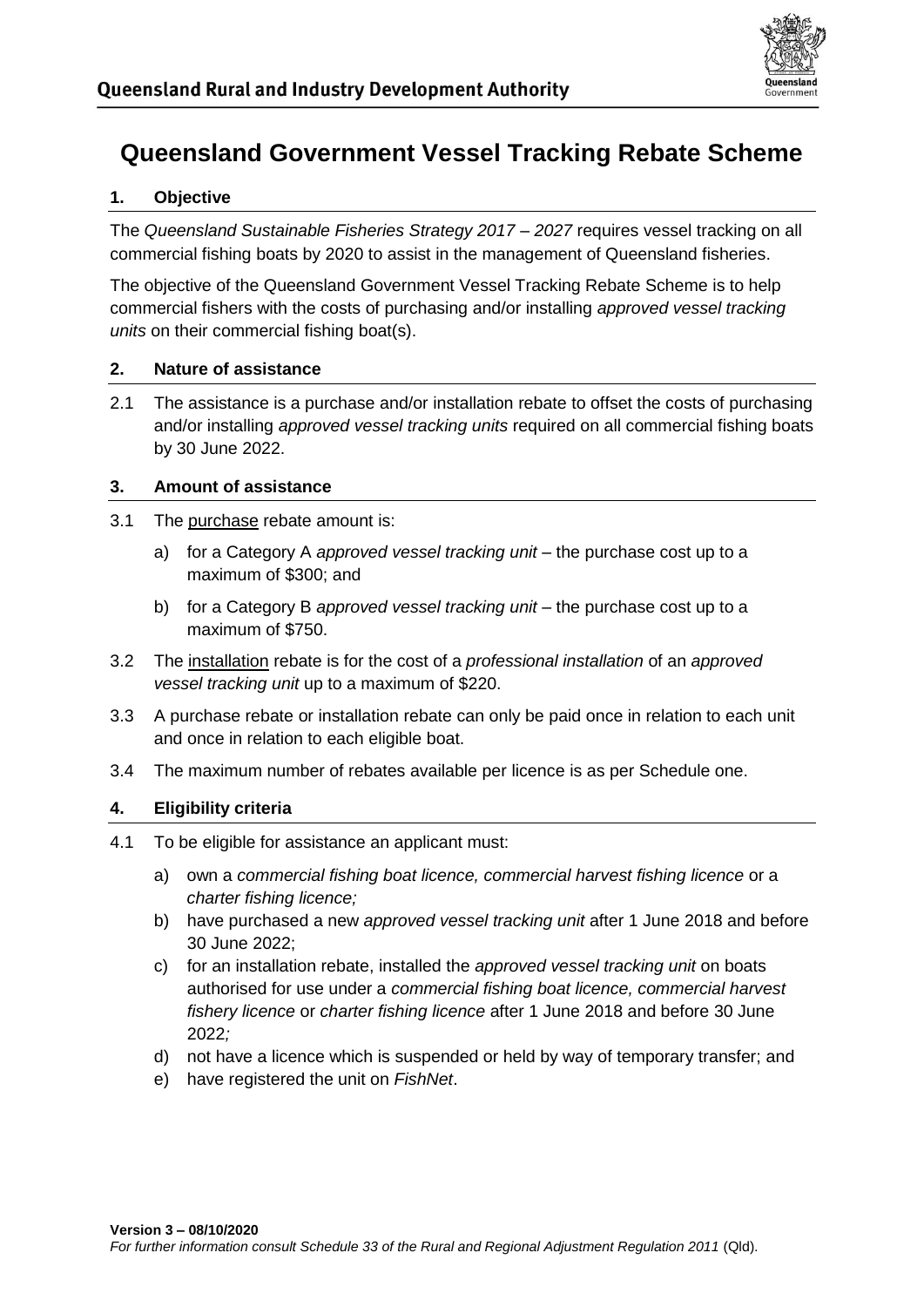

#### **5. How to apply**

- 5.1 Applications must be made via QRIDA's online application portal [\(https://applyonline.qrida.qld.gov.au/login\)](https://applyonline.qrida.qld.gov.au/login), or on the approved application form.
- 5.2 Applications must include evidence of the purchase and/or installation of *approved vessel tracking unit(s)* including:
	- a) tax invoice(s) showing full details of the unit(s) purchased and installed; and
	- b) evidence of payment for tax invoice(s) such as *official receipts* or bank statements showing the payment*.*

## **6. Conditions**

- 6.1 The scheme will open to applications on 30 August 2018.
- 6.2 Applications must be received by 30 June 2022.
- 6.3 The payment of rebates is subject to the availability of funding.
- 6.4 QRIDA may request further relevant information to determine an application.
- 6.5 Penalties apply for providing false and misleading information in accordance with the *Rural and Regional Adjustment Act 1994.*

## **7. Definitions**

*Approved vessel tracking units* are those Category A and B units approved under the Vessel Tracking Installation and Maintenance Standard available on the Department of Agriculture and Fisheries website at: [https://publications.qld.gov.au/dataset/vessel](https://publications.qld.gov.au/dataset/vessel-tracking/resource/c82988cd-e1ee-4f36-a05d-badb543d340d)[tracking/resource/c82988cd-e1ee-4f36-a05d-badb543d340d](https://publications.qld.gov.au/dataset/vessel-tracking/resource/c82988cd-e1ee-4f36-a05d-badb543d340d) .

*Charter fishing licence* means a charter fishing licence issued under the *Fisheries (General) Regulation 2019*.

*Commercial fishing boat licence* means a commercial fishing boat licence issued under the *Fisheries (General) Regulation 2019.* 

*Commercial harvest fishery licence* means a commercial harvest fishery licence issued under the *Fisheries (General) Regulation 2019.*

**FishNet** is the online register of fishing authorities maintained by the Department of Agriculture and Fisheries available at <https://fishnet.fisheries.qld.gov.au/Content/Public/Secure.aspx>

*Official receipt* means a receipt including the name and address and ABN of the entity that issued the receipt and a full description of the approved vessel tracking unit purchased and/or installed.

*Professional installation* is an installation performed professionally by a supplier or another person which has been paid for by the applicant.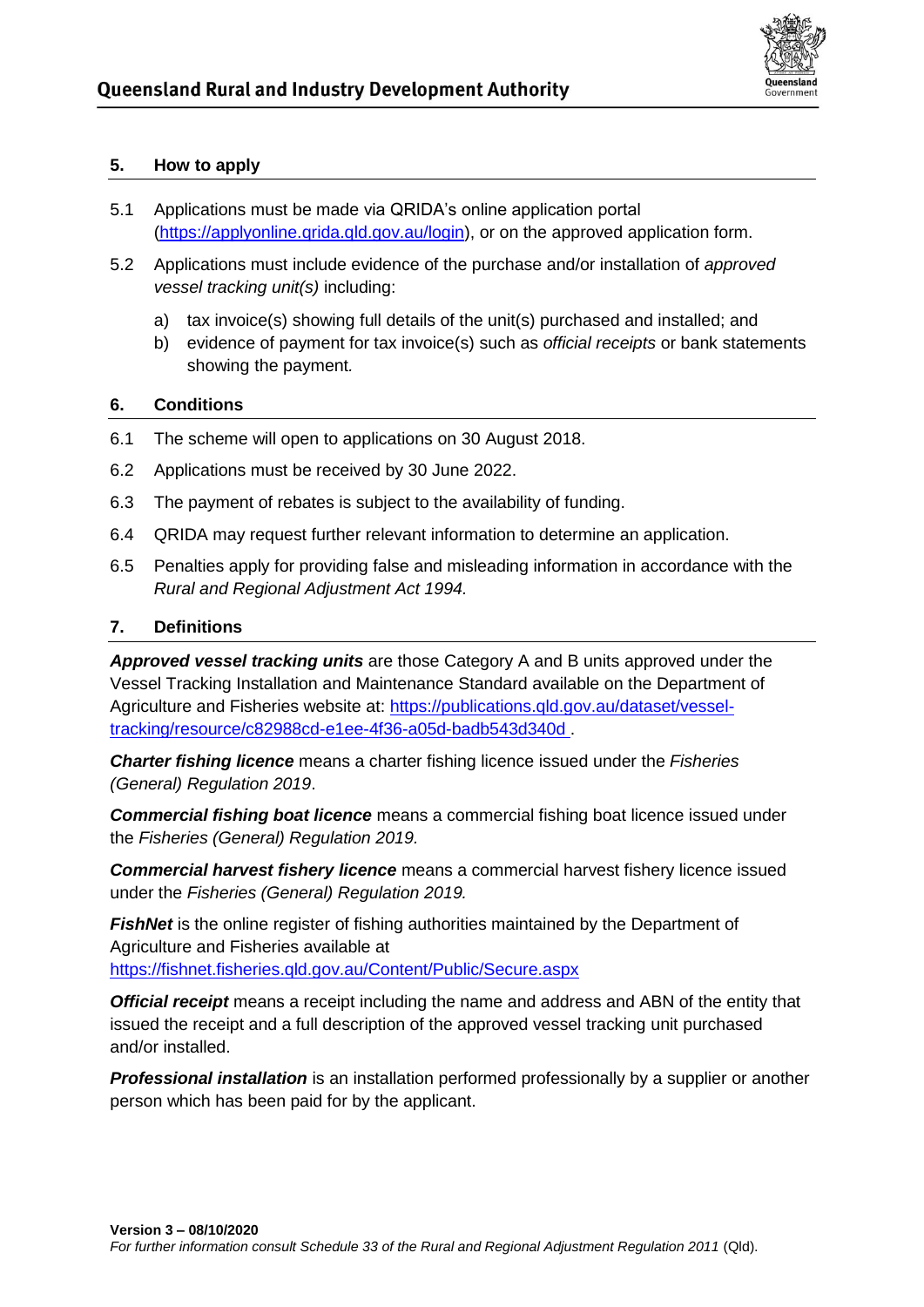

## **8. Schedule One**

| <b>Eligible licence types</b>                                 | Eligible fishery symbol combinations that must be written<br>on the licence                          | Maximum number of rebates                                                                                                                                           |                                                                                                                                       |
|---------------------------------------------------------------|------------------------------------------------------------------------------------------------------|---------------------------------------------------------------------------------------------------------------------------------------------------------------------|---------------------------------------------------------------------------------------------------------------------------------------|
|                                                               |                                                                                                      | <b>Purchase</b>                                                                                                                                                     | <b>Installation</b>                                                                                                                   |
| <b>Charter Fishing Licence</b>                                | N/A                                                                                                  | $\overline{7}$                                                                                                                                                      | $\overline{7}$                                                                                                                        |
|                                                               |                                                                                                      |                                                                                                                                                                     |                                                                                                                                       |
| <b>Commercial Harvest</b><br><b>Fishery Licence (Class 1)</b> | One symbol, either A1, A2 or D                                                                       | 3                                                                                                                                                                   | 3                                                                                                                                     |
| <b>Commercial Harvest</b><br><b>Fishery Licence (Class 2)</b> | One symbol, B1                                                                                       | 5                                                                                                                                                                   | 5                                                                                                                                     |
| <b>Commercial Harvest</b><br><b>Fishery Licence (Class 3)</b> | Multiple symbols, 1 of which is 'A1', 'A2' or 'D'                                                    | 3                                                                                                                                                                   | 3                                                                                                                                     |
| <b>Commercial Harvest</b><br><b>Fishery Licence (Class 4)</b> | One symbol, J1                                                                                       | 6                                                                                                                                                                   | 6                                                                                                                                     |
|                                                               |                                                                                                      |                                                                                                                                                                     |                                                                                                                                       |
| <b>Commercial Fishing Boat</b><br>Licence (Class 1)           | One symbol only being C1, C2, C3, L3 (0), M1, M2, N11, T1,<br>T2, T4, T5, T6, T7, T8, T9             |                                                                                                                                                                     |                                                                                                                                       |
| <b>Commercial Fishing Boat</b><br>Licence (Class 2)           | L3 (1) and no other symbol                                                                           | $\overline{2}$                                                                                                                                                      | $\overline{2}$                                                                                                                        |
| <b>Commercial Fishing Boat</b><br>Licence (Class 3)           | One symbol only being K1, K2, K3, K4, K5, K6, K7, K8, N1,<br>N2, N3, N4, N10, N12, N13               | 3                                                                                                                                                                   | 3                                                                                                                                     |
| <b>Commercial Fishing Boat</b><br>Licence (Class 4)           | Symbol L1, L2, L4, L8 or R and no other symbol                                                       | Of the symbols written on the licence, the<br>one which authorises the highest number<br>of eligible tender boats under the licence +<br>one (up to a maximum of 7) | Of the symbols written on the                                                                                                         |
|                                                               | At least one of the symbols L1, L2, L3 or L8 and the symbol<br>'RQ' or 'SM' is also written          |                                                                                                                                                                     | licence, the one which authorises<br>the highest number of eligible<br>tender boats under the licence +<br>one (up to a maximum of 7) |
|                                                               | Multiple symbols and one is L1, L2, L4, L8 or R but excluding<br>those on which SM or RQ are written |                                                                                                                                                                     |                                                                                                                                       |